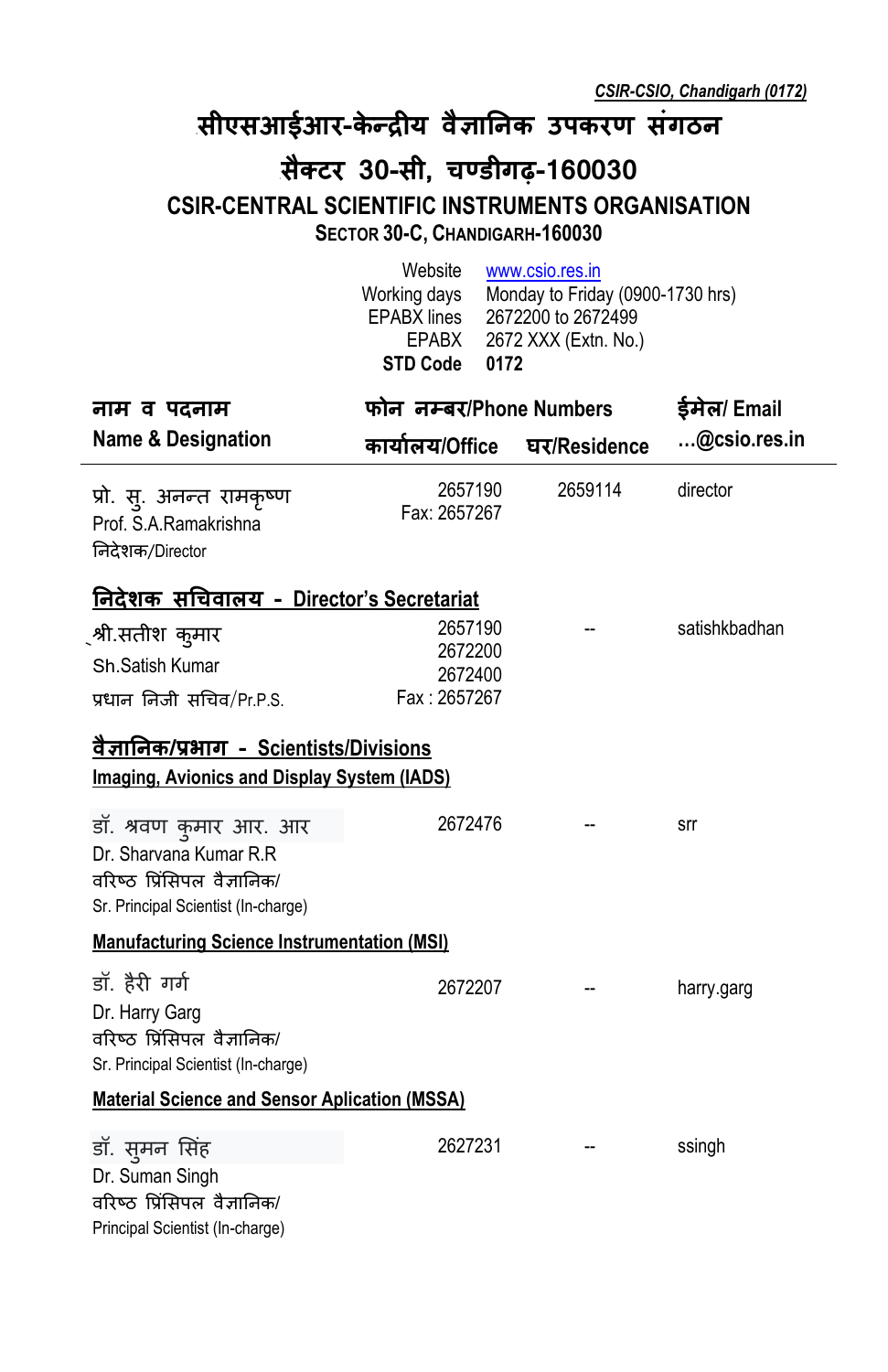| <b>Biomedical Application (BMA)</b>                               |             |                 |
|-------------------------------------------------------------------|-------------|-----------------|
| डॉ. संजीव वर्मा                                                   | 2672227/466 | sanjeevverma    |
| Dr. Sanjeev Verma                                                 |             |                 |
| वरिष्ठ प्रिंसिपल वैज्ञानिक/                                       |             |                 |
| Sr. Principal Scientist                                           |             |                 |
| <b>Intelligent Machines and Communication System (IMCS)</b>       |             |                 |
| श्री अमितावा दास                                                  | 2672460     | Amitava Das     |
| Mr. Amitava Das                                                   |             |                 |
| वरिष्ठ प्रिंसिपल वैज्ञानिक/<br>Sr. Principal Scientist            |             |                 |
| Micro and Nano Optics Centre (µ-NOC)                              |             |                 |
| डॉ. सुदीप्ता सरकार                                                | 2672483     | sudipta         |
| Dr. Sudipta Sarkar                                                |             |                 |
| वरिष्ठ प्रिंसिपल वैज्ञानिक/                                       |             |                 |
| Sr. Principal Scientist (In-charge)                               |             |                 |
| <b>CSIO Analytical Facilities (CAF)</b>                           |             |                 |
| डॉ. अमित लोचन शर्मा                                               | 2672407     | amitsharma_csio |
| Dr. Amit Lochan Sharma                                            |             |                 |
| वरिष्ठ प्रिंसिपल वैज्ञानिक/                                       |             |                 |
| Sr. Principal Scientist                                           |             |                 |
| <b>Thin Film Coating Facility (TFCF)</b>                          |             |                 |
| डॉ. मुकेश कुमार                                                   | 2672262     | mukeshk         |
| Dr. Mukesh Kumar                                                  |             |                 |
| वरिष्ठ वैज्ञानिक/Sr. Scientist                                    |             |                 |
| <b>Mechanical Design and Fab Facility (MDF)</b>                   |             |                 |
| डॉ. संजीव सोनी                                                    | 2672278     | ssoni           |
| Dr. Sanjeev Soni                                                  |             |                 |
| वरिष्ठ प्रिंसिपल वैज्ञानिक/                                       |             |                 |
| Sr. Principal Scientist                                           |             |                 |
| <b>Electronics Design and Fab Facility (EDF)</b>                  |             |                 |
| डॉ. संजीव कुमार                                                   | 2672228     | Virdi205        |
| Dr. Sanjeev Kumar                                                 |             |                 |
| प्रिंसिपल वैज्ञानिक/                                              |             |                 |
| <b>Principal Scientist</b>                                        |             |                 |
| <b>Business Development &amp; Project Management Group (BDPM)</b> |             |                 |
| डॉ. ए. के. शुक्ल                                                  |             |                 |
| A.K. Shukla<br>वरिष्ठ प्रिन्सिपल वैज्ञानिक/                       |             |                 |
|                                                                   |             |                 |

Sr. Principal Scientist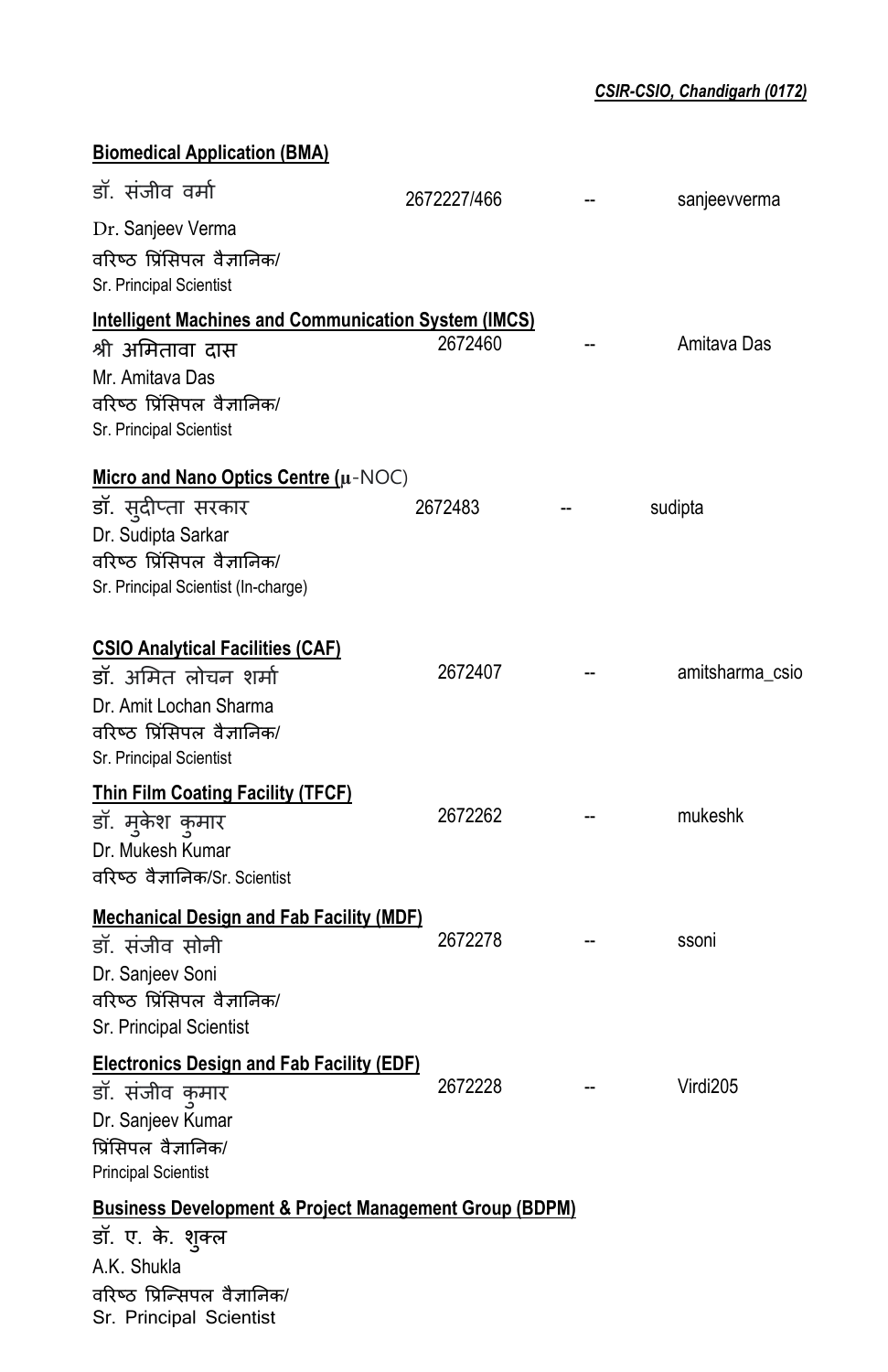| डॉ. अमोल पी. भोंडेकर<br>Dr. Amol P. Bhondekar<br>वरिष्ठ प्रिंसिपल वैज्ञानिक/<br>Sr. Principal Scientist                                | 2672489/389 | amolbhondekar |
|----------------------------------------------------------------------------------------------------------------------------------------|-------------|---------------|
| <b>Information Service Division (ISD)</b><br>डॉ. ए. के. शुक्ल<br>A.K. Shukla<br>वरिष्ठ प्रिंसिपल वैज्ञानिक/<br>Sr. Principal Scientist | 2672415     | akshukla      |
| <b>Indo- Swiss Training Centre (ISTC)</b>                                                                                              |             |               |
| श्री नरेंद्र सिंह<br>Shri Narinder Singh<br>प्रिंसिपल वैज्ञानिक/<br><b>Principal Scientist</b>                                         | 2672263     | nsjassal      |
| <u>इंजीनियरिंग  सेवाएं/Engineering Services</u>                                                                                        |             |               |
| <u>सिविल इंजीनियरिंग/Civil Engineering</u>                                                                                             |             |               |
| श्री मदन शर्मा                                                                                                                         | 2657083     |               |
| Madan Sharma<br>वरिष्ठ अधीक्षक अभियंता (सिविल)<br>Sr. Superintending Engineer (Civil)                                                  | 2672256     |               |
| <u>विद्युत इंजीनियरिंग, वातानुकूलन एवं दूरभाष/</u><br><b>Electrical Engineering, Refrigeration, AC &amp;</b><br><b>Telephones</b>      |             |               |
| श्री सुंदर लाल<br>Sunder Lal<br>वरिष्ठ अधीक्षक अभियंता(विद्युत)<br>Sr. Supdg. Engineer (Elect.)                                        | 2672450     |               |
| प्रशासन/Administration                                                                                                                 |             |               |
| श्री अवतार सिंह                                                                                                                        |             | 2672355/242   |
| Avtar Singh<br>प्रशासनिक अधिकारी/Administrative Officer                                                                                |             |               |
| श्री शंकर दास ऋषि                                                                                                                      |             | 2672498       |

Shankar Dass Rishi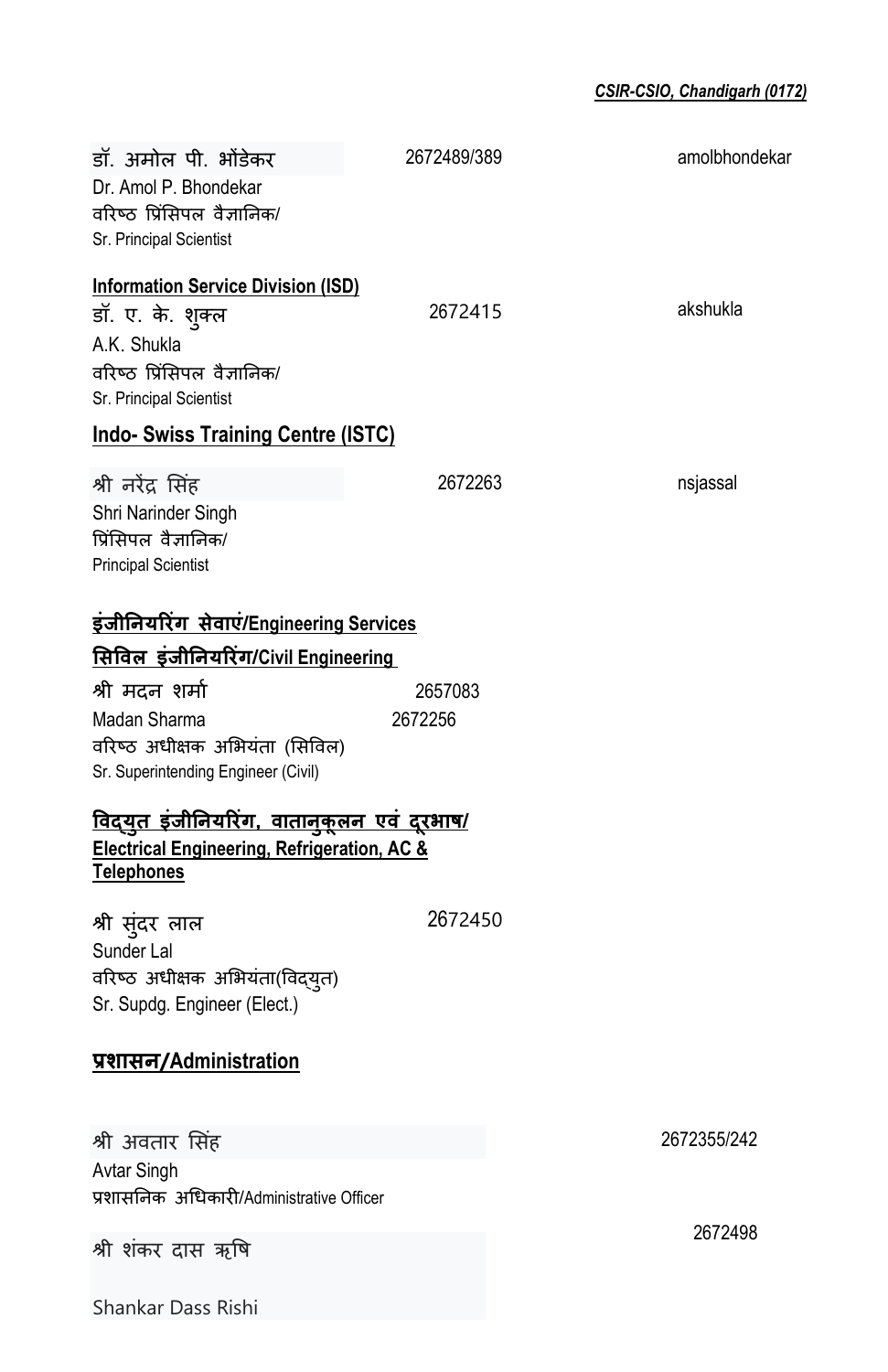| श्री एस के वोहरा<br>S.K. Vohra<br>वरि. वित्त एवं लेखा नियंत्रक/<br>Sr. Controller of Fin & A/cs           | 2642167<br>2672296 |
|-----------------------------------------------------------------------------------------------------------|--------------------|
| श्री सुरेंद्र कुमार नारद<br>Suriender Kumar Narad<br>वित्त एवं लेखा अधिकारी/<br>Finance & Account Officer | 2672230<br>2651756 |
| श्री मोहिंदर कुमार<br>Mohinder Kumar<br>भंडार एवं क्रय नियंत्रक<br>Controller of Stores & Pur.            | 2652651<br>2672212 |
| श्री बनवारी लाल मीना<br>Banwari Lal Meena<br>भंडार एवं क्रय अधिकारी<br>Stores & Pur. Officer              | 2672429            |
| श्री अरविंद कुमार                                                                                         | 2672220            |
| Arvind Kumar<br>अनुभाग अधिकारी<br><b>Section Officer</b>                                                  | 2672238            |
| श्री अभिषेक चंद्र<br>Abhishek Chandra<br>अनुभाग अधिकारी<br>Section Officer                                |                    |
| श्री सुकेश कुमार<br>Sukesh Kumar<br>प्रधान निजी सचिव<br>Principal Private Secretary                       | 2672252            |
| सुश्री नवनीत आनंद<br>Navneet Anand<br>वरि. हिंदी अधिकारी                                                  | 2672271            |
| Sr. Hindi Officer                                                                                         | 2672427            |

प्रशास�नक अ�धकार�/Administrative Officer